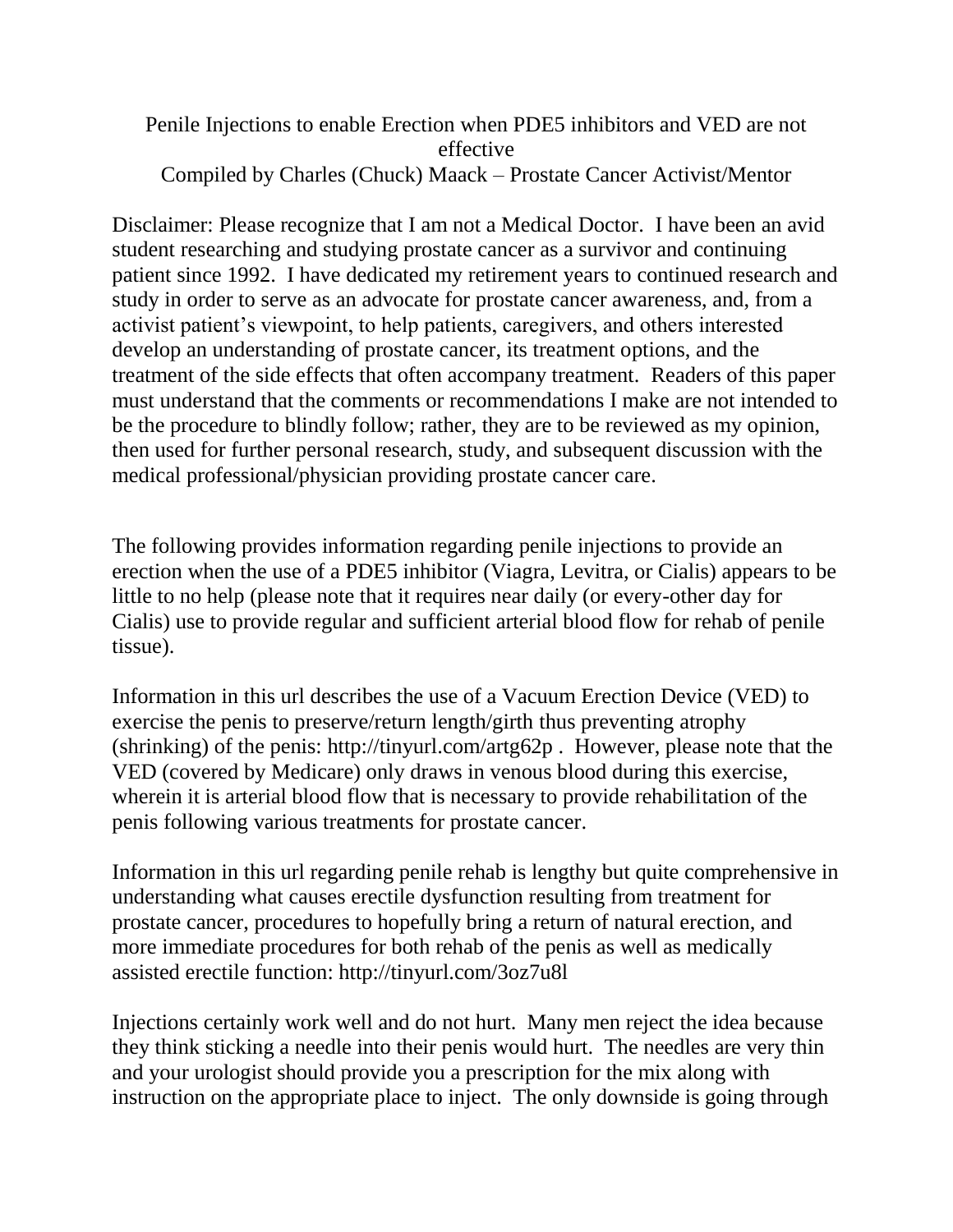the motions to bring on the erection while the partner is all primed for intercourse. The "upside" (pun intended) is that very good erections result.

## INJECTIONS (PAPAVERINE/BIMIX/TRIMIX)

The following websites describe penile injection therapy for erectile dysfunction:

<http://www.urologicalcare.com/other-ed-treatments/penile-injection-therapy/>

<http://www.urologicalcare.com/other-ed-treatments/diagrams/>

Patient Guide to Penile Injections:

[http://www.ucsfhealth.org/adult/medical\\_services/urology/male\\_sexual/injections.](http://www.ucsfhealth.org/adult/medical_services/urology/male_sexual/injections.html) [html](http://www.ucsfhealth.org/adult/medical_services/urology/male_sexual/injections.html)

Successful Self Penile Injection Hints, Questions and Answers

<http://www.ustoo.com/PDFs/Injection.pdf>

A prostate cancer survivor who has involved himself in research and study of penile injections and the use of papaverine, Bimix, or Trimix is Michael Holland. He often posts on the pcai@prostatepointers support list in this regard and can be contacted directly for advice and concerns regarding this procedure and appropriate use of the products to be injected. His email address is michaelmaumfh@hotmail.com. If interested in subscribing to the PCAI (Prostate Cancer and Intimacy) support list, here is info:

Prostate Cancer and Intimacy

PCAI is a mailing list for frank and open discussion of the sexual issues surrounding PCa. To subscribe, go to:

<http://www.prostatepointers.org/mailman/listinfo/pcai>

Following are references to purchasing Viagra, Levitra, or Cialis online at reduced expense:

Viagra/sildenafil:<http://allrx.org/buy-viagra-usa.html>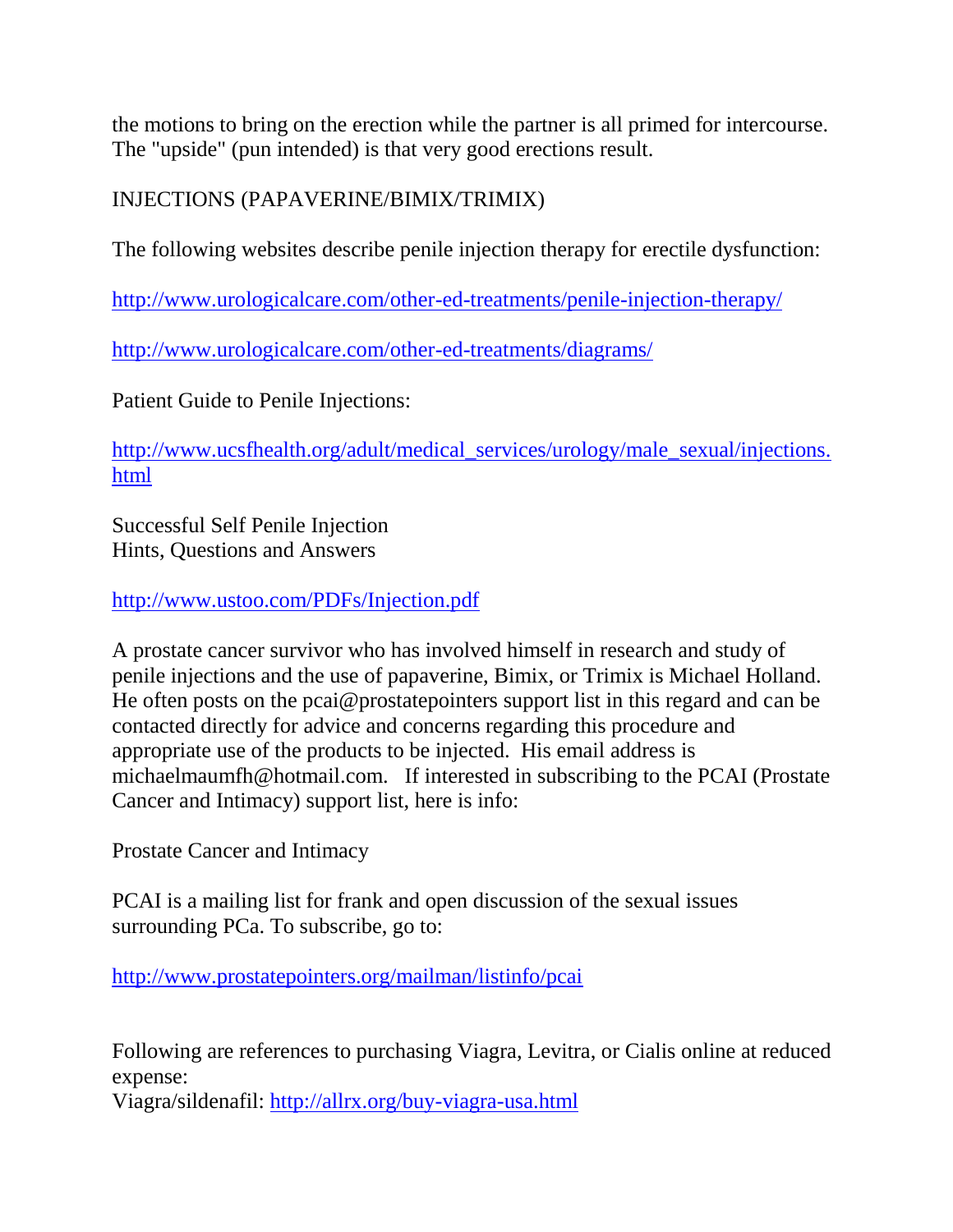Levitra/vardenafil:<http://allrx.org/buy-levitra-usa.html> Cialis/tadalafil:<http://allrx.org/buy-cialis-usa.html>

Explanation of which penile injection product to use and cost considerations taken from [http://www.medscape.com/viewarticle/551563\\_3:](http://www.medscape.com/viewarticle/551563_3)

The final reason for a change from Edex or Caverject Impulse to either generic prostaglandin E1 or multiagent therapy is cost. Edex and Caverject cost an average of \$33 to \$38 per injection for doses of 20 mcg. The same dose of generic compounded prostaglandin E1 is approximately \$8 to \$10 per injection from a compounding pharmacy. A 1 ml dose (which is actually a maximal dose) of trimix or quadmix costs about \$12 to \$15 per dose. Most patients utilize lower doses of 0.2 to 0.5 mls, which reduces the cost further. Patients for whom insurance will not cover medication and who cannot afford the cost of medication may be switched to generic prostaglandin E1 or multi-agent mixtures. Costs for intracavernosal injections are shown here:

| <b>Table 1. Injectable Medication Costs</b>                                                 |                               |                                                                   |
|---------------------------------------------------------------------------------------------|-------------------------------|-------------------------------------------------------------------|
| Injectable Agent                                                                            | Cost                          | <b>Source</b>                                                     |
| Edex 20 mcg                                                                                 | \$33-\$38 per injection       | Drugstore.com; Walgreens                                          |
| Caverject Impulse 20 mcg                                                                    | \$33-\$38 per injection       | Drugstore.com; Walgreens                                          |
| Prostaglandin E1<br>Compounded 20 mcg                                                       | \$8-\$10                      | Prescription Innovations of<br>America:<br>California Compounding |
| Trimix (prostaglandin E1 10 mcg,<br>phentolamine 1 mg, papaverine 30 mg)                    | \$2-\$18 depending on<br>dose | Prescription Innovations of<br>America;<br>California Compounding |
| Quadmix (prostaglandin E1 10 mcg, phentolamine 1 mg, papaverine 30 mg,<br>atropine 0.15 mg) | \$2-\$20 depending on<br>dose | Prescription Innovations of<br>America;<br>California Compounding |

Your Urologist should both direct the initial product to be injected, have a sample available at his facility, explain the injection procedure, and actually have you perform that initial injection while in his treatment room to both know how, as well experience that initial injection. He will/should then write you a prescription for